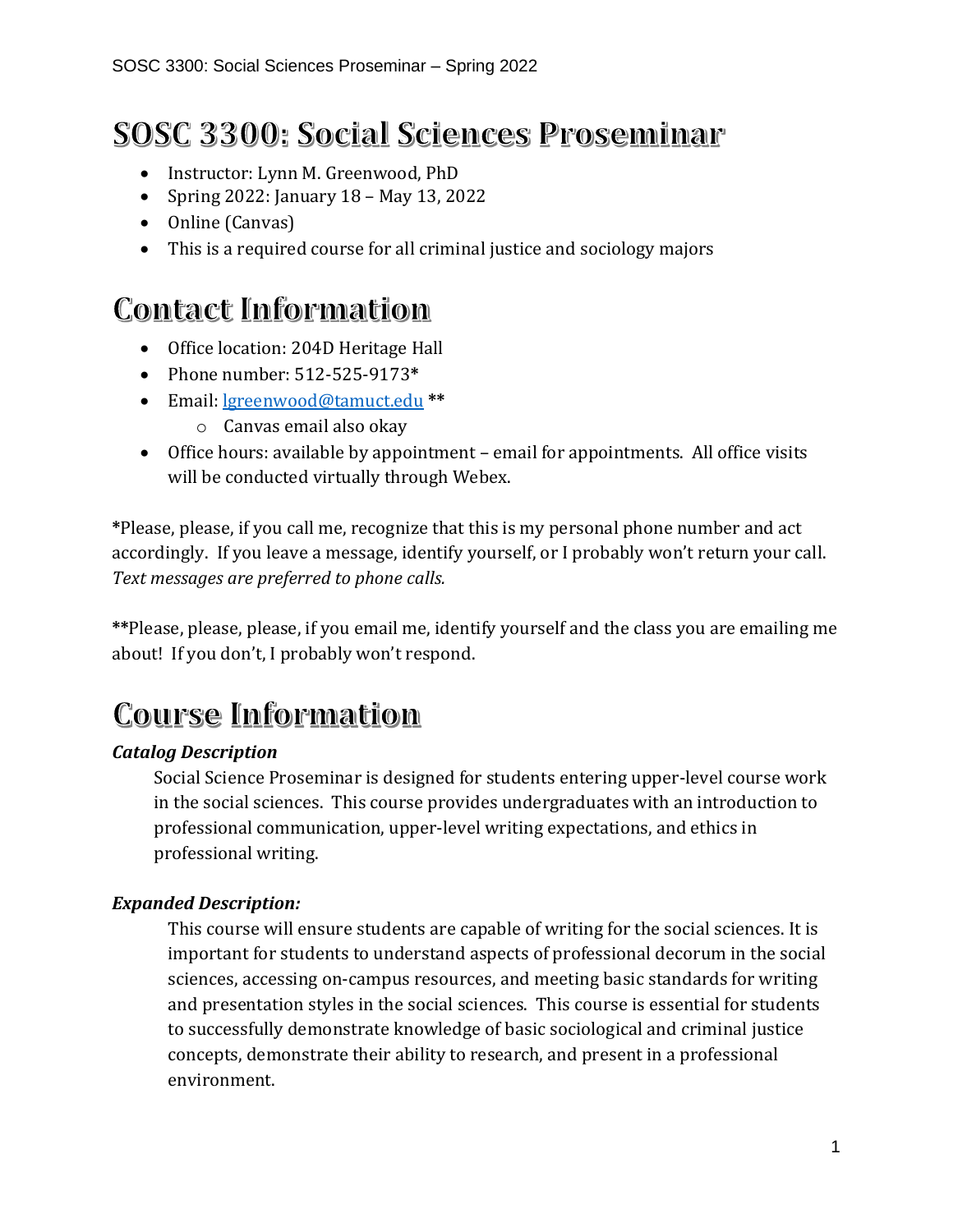#### *Course Objectives*

- Ability to communicate in a professional manner
- Familiarity with the benefits and responsibilities of membership in professional organizations and associations
- Familiarity with several on-campus resources, such as the University Writing Center, University Library, and Office of Professional Development
- Ability to find and use digital and library resources
- Enhanced basic composition skills, including improved clarity and structure as appropriate for formal writing in the social sciences
- Ethics in professional writing
- Ability to conduct and compose a review of social science literature
- Gain foundational knowledge of acceptable format and citation styles (e.g., APA, ASA)
- Experience presenting in an academic environment

## *What books do I need for the class?*

- American Psychological Association (2019). *Publication manual of the American psychological association* (7th ed.). ISBN: 978-1-4338-3217-8
- American Sociological Association (2019). *American sociological association style guide* (6th ed). Washington D.C.: American Sociological Association. ISBN: 978-0- 912764-55-9
- Burns, T. & Sinfield, S. (2016). *Essential study skills: The complete guide to success at university* (4th ed). London: Sage Publishing, Inc. ISBN: 9781473919020
- Chatfield, T. (2017). *Critical thinking: Your guide to effective argument, successful analysis, and independent study.* SAGE. ISBN: 9781473947146
- Lester, M. & Beason, L. (2013). *The McGraw-Hill handbook of English grammar and usage* (2nd ed.). McGraw-Hill Education. ISBN: 9780071799904

## *Supplementary Materials:*

Students will receive additional reading and viewing materials throughout the semester to enhance, expand on, and aid in assignments.

## *What is a Writing Instructive (WI) course***?**

- This is a writing instructive (WI) course so writing will be an integral part of my instruction and our interactions. Writing will also be a fundamental way that I measure student mastery of course content. WI means that you will have several opportunities to work on improving your writing skills.
- Students will complete work on a range of writing assignments, such as discussion boards, journals, annotated bibliographies, and reaction papers. As part of these assignments, you will receive timely written feedback so that you can revise your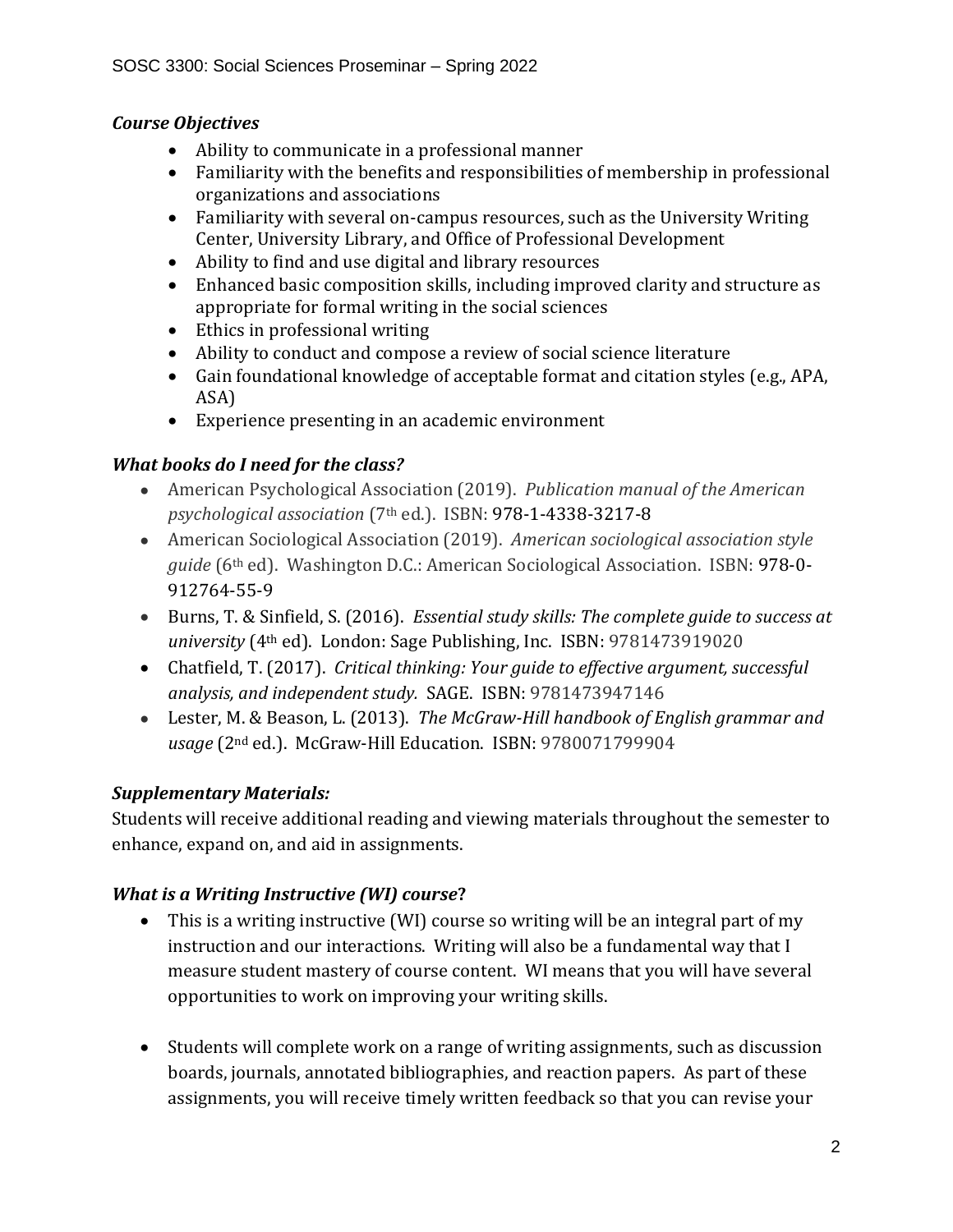work and improve on subsequent similar assignments. For example, you will complete three annotated bibliographies; feedback on the first one should be incorporated on subsequent assignments of the same nature.

## *What should I expect from the instructor?*

- This is an online course, so most communication between the instructor and students will be online. Students are welcomed and encouraged to make an appointment for an online video appointment.
- I will be checking and replying to student emails daily students should expect a response within 24 hours. Emails sent on a weekend will be responded to the following Monday, unless it is a holiday. Any deviations from this will be announced in Canvas. During daytime working hours, emails will be responded to more quickly, and other methods of communication can also be utilized if pre-arranged (e.g., Canvas chat or Webex video chat).
- Most assignments will be graded within one week of submission. Depending on length, writing assignments will be graded within two weeks of submission. Deviations from this will be announced in Canvas. All grades will be posted in Canvas. Feedback on writing assignments will be provided in Canvas**\***. Students are encouraged to track their progress in the course through the Canvas gradebook.
	- o **\***You cannot see feedback on the Canvas mobile app; you must use a computer to be able to see feedback on written assignments.
- *Grading of written assignments: I will provide detailed feedback on the first few paragraphs/first page of any written assignment; I will not mark all writing issues. I will provide general feedback for the entire assignment.*

# **Course Requirements**

## *Assignments (0-25 points; 250 points total)*

- There will be 10 assignments over the course of the semester. Some of these assignments will be in the form of discussion boards; others will be brief individual written assignments. The assignment topics are provided in the course calendar and assignment details will be provided in Canvas. The grades for these assignments are participation grades--*complete* participation earns full points.
- See calendar for due dates and assignment topics.

#### *Writing Journal (0-25 points; 100 points total)*

As part of this course, each student will write an essay on a social problem (see the next section). As this is a course designed to provide students with helpful tools/strategies for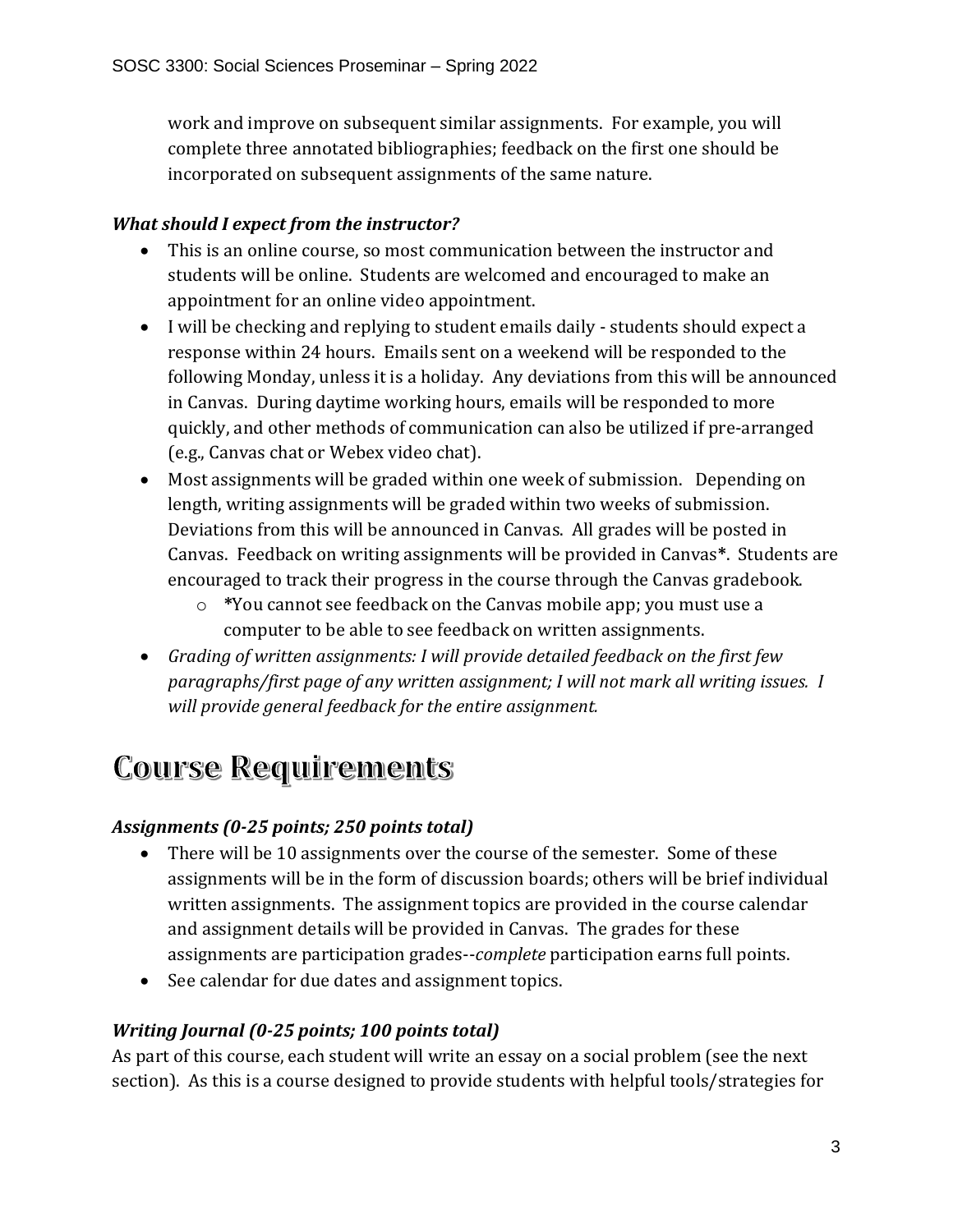being successful in their courses, the writing journal will break down the writing process into manageable and meaningful parts, culminating in the final essay.

The writing journal will be divided into four parts:

- 1. Possible topics
- 2. Final topic
- 3. Primary resources
- 4. Outline

Full credit will be given to fully completed journal entries. Due dates are included in the course calendar/Canvas. For feedback on journal entries, you must meet the due dates. Feedback will help you in your final essay, so students are encouraged to meet these deadlines.

# *Social Issue Essay (0-125 points; draft 25 points, essay 100 points)*

Each student will prepare an essay on a social problem of their choice. The topic must be approved by the instructor – assignments based on an unapproved topic will not be graded. See the syllabus for the due date for topic submission.

#### ESSAYS SHOULD ADDRESS THE FOLLOWING:

- Information about the social problem (who, what where, why, how)
- Challenges to combating the problem (expected or known; e.g., costs, problems with adoption by general public)
- Benefits to solving the social problem (who benefits and how)

# **\*\*A draft will be required and will be worth 25 points of the final course grade.**

## *Social Issue Presentation (0-50 points)*

Each student will create an online presentation (audio or audio/visual) about their social issue. This presentation should be 5 minutes long. Details about the presentation will be provided later in the semester.

## *Course Reaction Essay (0-50 points)*

- Students will be responsible for completing a course reaction essay by the end of the semester. For this exercise, the student should think critically about the content presented in the course as a whole.
- Details for this assignment will be provided in Canvas.
- See course calendar/Canvas for due dates.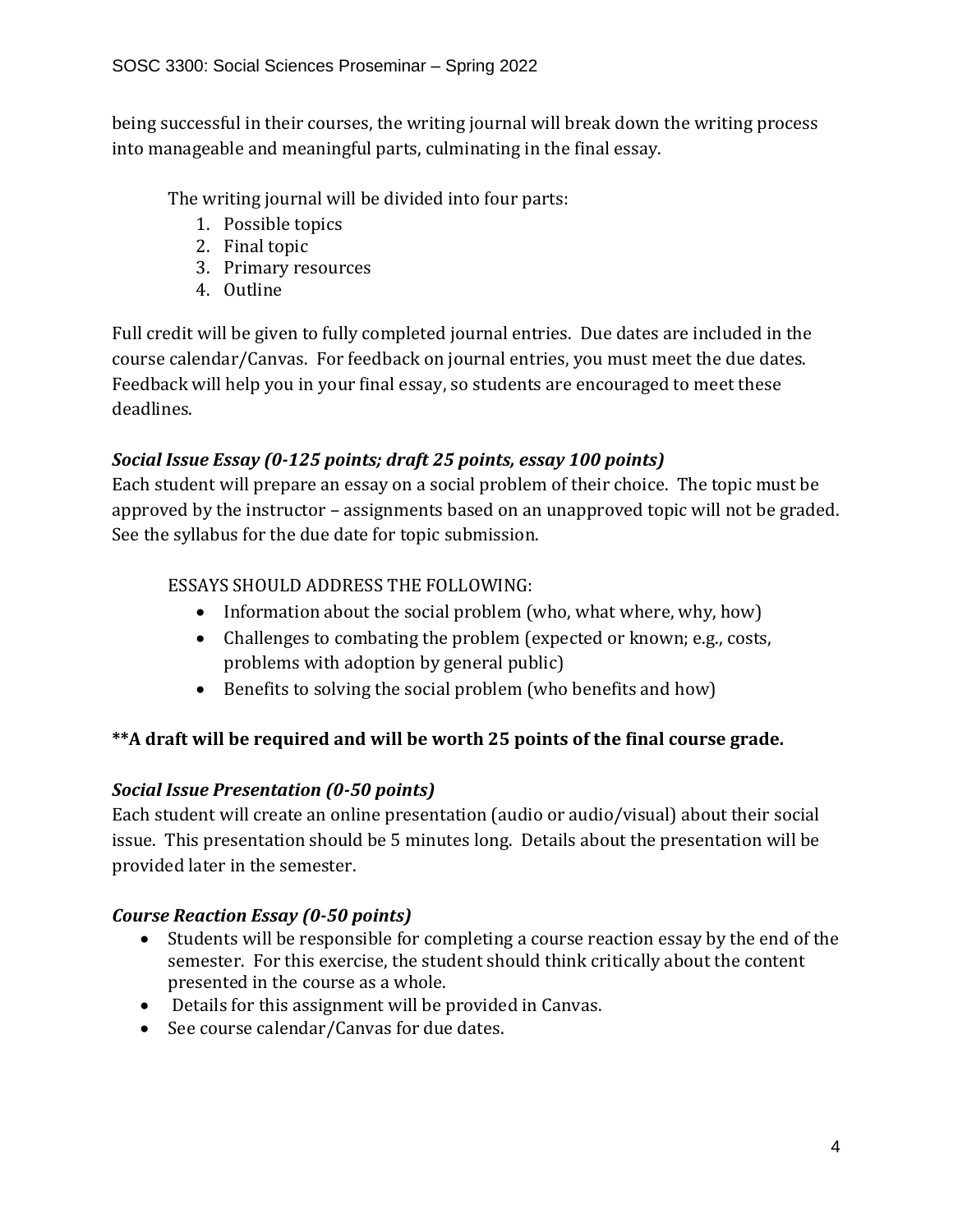#### *ETS Assessment (0 or 25 points)*

- Students will complete the ETS Assessment in Criminal Justice or Sociology (depending on major). The ETS is a testing program intended to evaluate students nationwide. The criminal justice and sociology departments at TAMUCT use the ETS as a program assessment tool, to better understand student learning, and develop program improvement plans.
- Students will not be graded on how well they do on the assessment; however, given the importance of the assessment for the criminal justice and sociology programs, students are encouraged to do their best work. Upon taking the ETS assessment, you will receive 25 points towards the final course grade.

# **Additional Assignment Information**

#### *How do I submit assignments?*

- All assignments must be submitted through Canvas.
- All annotated bibliographies and reaction essays must be in Microsoft Word format make sure when you save a final draft of any assignment that it is either a .doc or .docx document. If you do not know how to do this, I suggest visiting the computer lab.
- Discussion/journal responses should be typed in the discussion board text box. Do not attach a document to discussion boards. Best practice would be to write everything in a Word document first, then copy and paste into the discussion box; save this work.

#### *What about extra credit?*

There is no extra credit built into the course. *Do not expect extra credit and do not ask for it.* 

#### *Do you accept late assignments?*

Late assignments will be accepted past the recommended due date with no penalty. Assignments submitted after the recommended due date will not receive as much feedback as those submitted on time. Feedback is important to improve upon subsequent coursework.

## *How do I figure out my grade?*

Final course grades will be assessed on the following scale:

| <b>Points</b> | <b>My Grade</b> |
|---------------|-----------------|
| 100(4x25)     |                 |
| 250 (10x25)   |                 |
| 25            |                 |
|               |                 |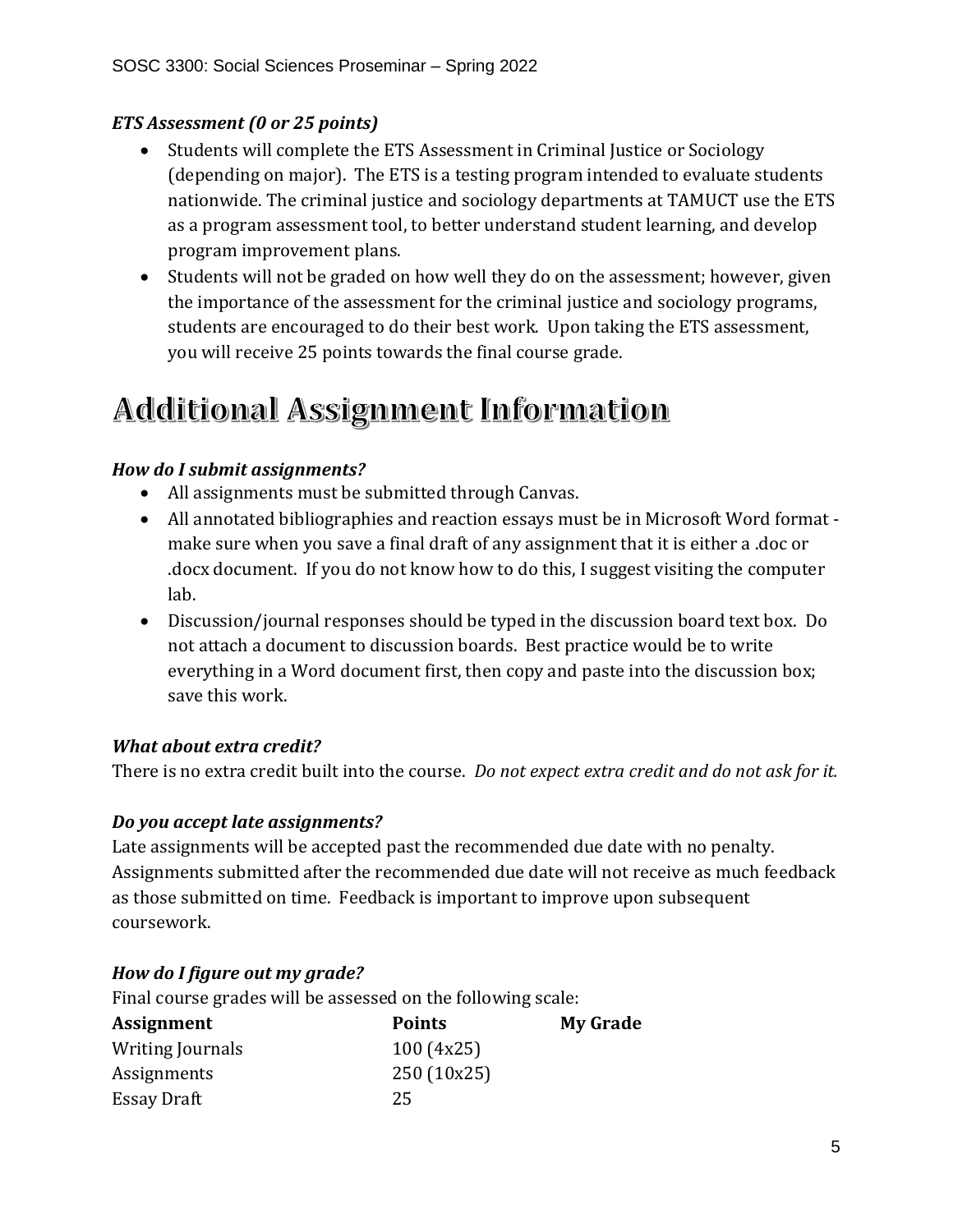| Social Issue Essay               | 100 |
|----------------------------------|-----|
| <b>Social Issue Presentation</b> | 50  |
| <b>Course Reaction Essay</b>     | 50  |
| ETS Assessment                   | 25  |
| Total                            | 600 |

# **Course Calendar**

- **Subject to revision, if necessary, during the semester**
- **Assignments are due before midnight on Sunday each week\***
	- o **\*The exception is the last week of class – that week's assignment will be due on Friday**
- **No assignments will be accepted after May 13, 2022**

## **Week of Jan 17-23**

- Assignment 1: Letter of introduction
	- o Due Jan 23
- Journal 1: Topic exploration
	- o Due Jan 23

## **Week of Jan 24-30**

- Assignment 2: Writing in the social sciences/audience
	- o Due Jan 30

## **Week of Jan 30-Feb 6**

- Assignment 3: Evaluating resources
	- o Due Feb 6

# **Week of Feb 7-13**

- Journal 2: Final topic and thesis statement o Due Feb 13
- Assignment 4: Digital polarization
	- o Due Feb 13

## **Week of Feb 14-20**

- Assignment 5: Citation practice
	- o Due Feb 20

# **Week of Feb 21-27**

- Assignment 6: Academic reading
- o Feb 27

## **Week of Feb 28-Mar 6**

- Journal 3: Sources
	- o Due Mar 6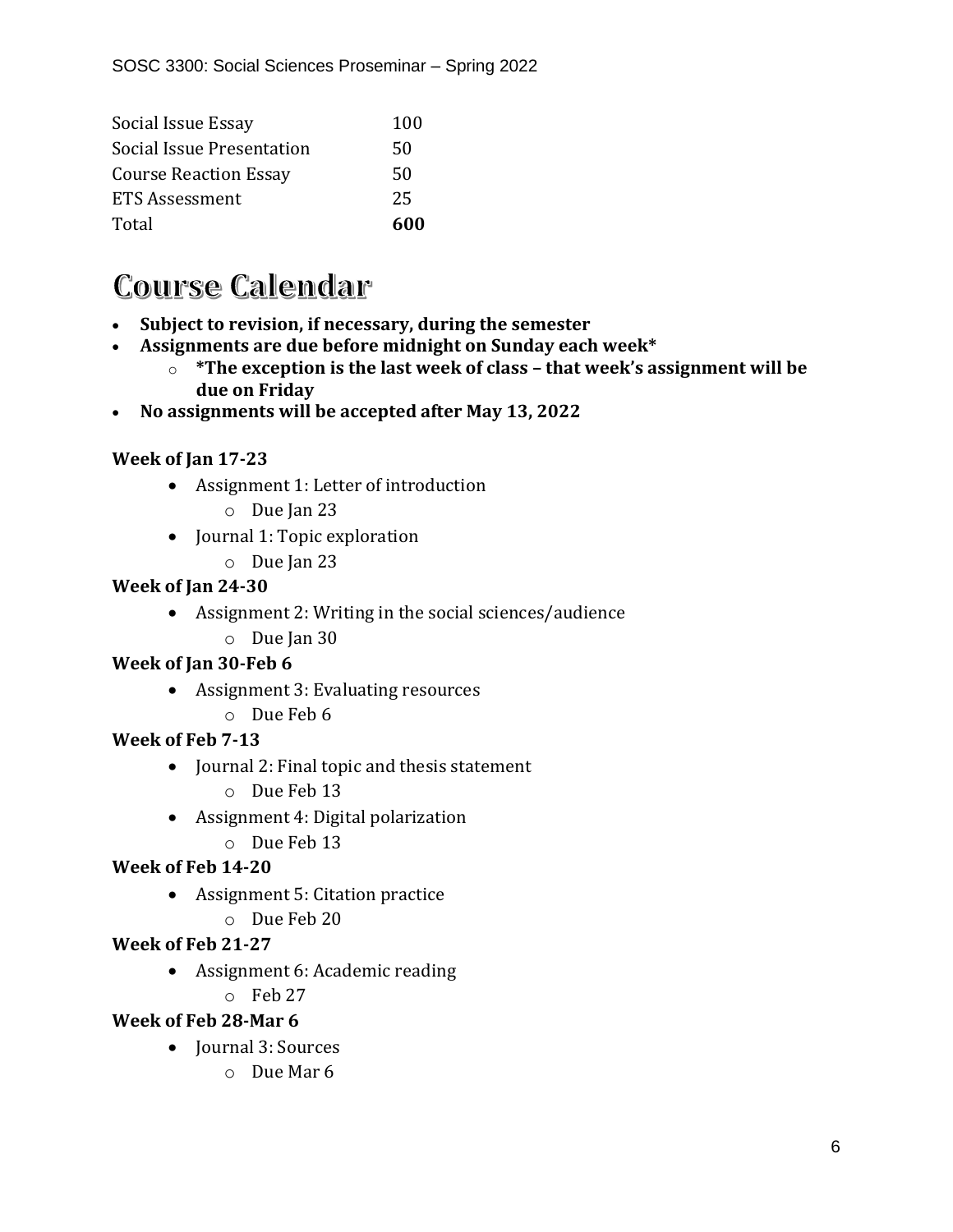#### **Week of Mar 7-13**

- Journal 4: Outline and thesis statement
	- o Due Mar 13

#### **Week of Mar 14-20**

• Spring Break – no classes

## **Week of Mar 21-27**

- Assignment 7: Plagiarism o Due Mar 27
- ETS Assessment
	- o Due Mar 27

## **Week of Mar 28-Apr 3**

- Assignment 8: Common writing issues
	- o Due Apr 3

# **Week of Apr 4-10**

- Social issue essay draft
	- o Due Apr 10

# **Week of Apr 11-17**

- Assignment 9: Proofreading practice
	- o Due Apr 17

## **Week of Apr 18-24**

- Assignment 10: Peer review
	- o Due Apr 24

## **Week of Apr 25-May 1**

- Presentations
	- o Due May 1

## **Week of May 2-8**

- Social issue essay
	- o Due May 8

## **Week of May 9-13**

- Course reaction issue
	- o Due May 13

## *Highlighted university dates and deadlines:*

| February 2, 2022 | Deadline to drop 16-week classes with no record                      |
|------------------|----------------------------------------------------------------------|
|                  | March 14-18, 2022 Spring break (university closed)                   |
| April 8, 2022    | Deadline to drop 16-week classes with a Quit $(Q)$ or Withdraw $(W)$ |
| May 14, 2022     | Spring commencement ceremony 7pm (tentative)                         |
| May 17, 2022     | Final grades submitted by this day                                   |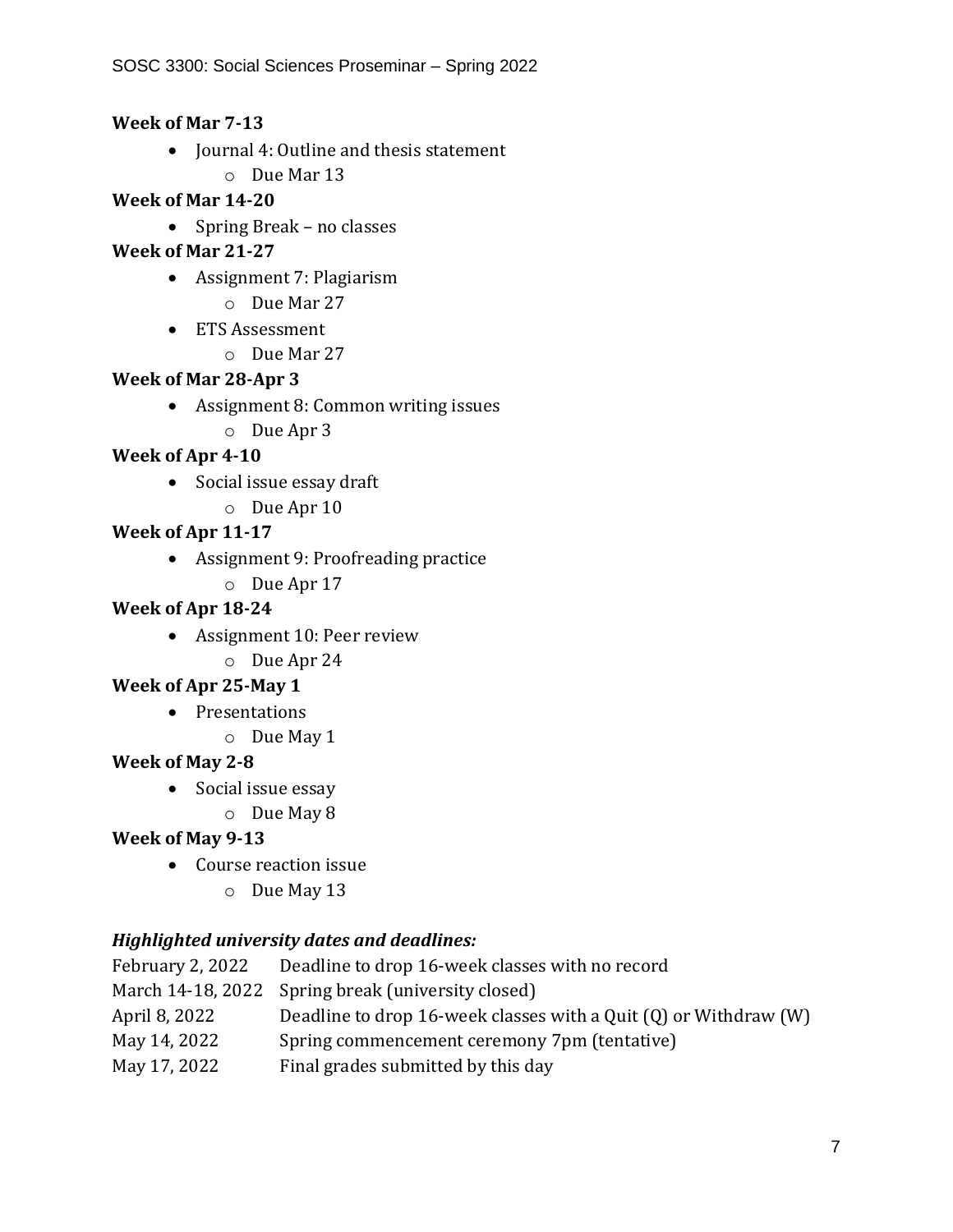*The complete university calendar can be found on the following website: https://www.tamuct.edu/registrar/academic-calendar.html*

# **Online Course Information**

• This course uses the TAMUCT CANVAS system. To be able to successfully complete this course, you must have reliable and frequent access to a computer and to the Internet. In addition, you must be able to access Canvas. If you are unfamiliar with Canvas, there is a Canvas Student Quick Start Guide found in the Orientation Module in Canvas. Do not contact your instructor with non-course-related issues regarding Canvas; contact the help desk for Canvas-related issues.

#### *What else do I need to know about an online course?*

- This course will use the A&M-Central Texas Instructure Canvas learning management system.
- We strongly recommend the latest versions of Chrome or Firefox browsers. Canvas no longer supports any version of Internet Explorer.
	- o *Accessing Canvas:* In your web browser go to https://tamuct.instructure.com. Log in using your myCT username and password.
	- o Logon to A&M-Central Texas Canvas [https://tamuct.instructure.com/] or access Canvas through the TAMUCT Online link in myCT [https://tamuct.onecampus.com/]. You will log in through our Microsoft portal.
	- o Username: Your MyCT email address. Password: Your MyCT password
- *Canvas notifications:* You should opt in to Canvas notifications. To opt in to notifications (and other items), log in to Canvas, click on your account, click on notifications, and opt in to the items you wish to receive notifications about. At a minimum, you should select announcements, grading, and conversations (this is the Canvas name for mail).
- *University email*: You should claim and use your university email account**.** All university-level announcements are delivered to your university email. You may miss out on vital announcements and information if you do not check your university email regularly. In addition, you should communicate with professors using your university email.
- *Canvas Support*
	- o Use the Canvas Help link, located at the bottom of the left-hand menu, for issues with Canvas. You can select "Chat with Canvas Support," submit a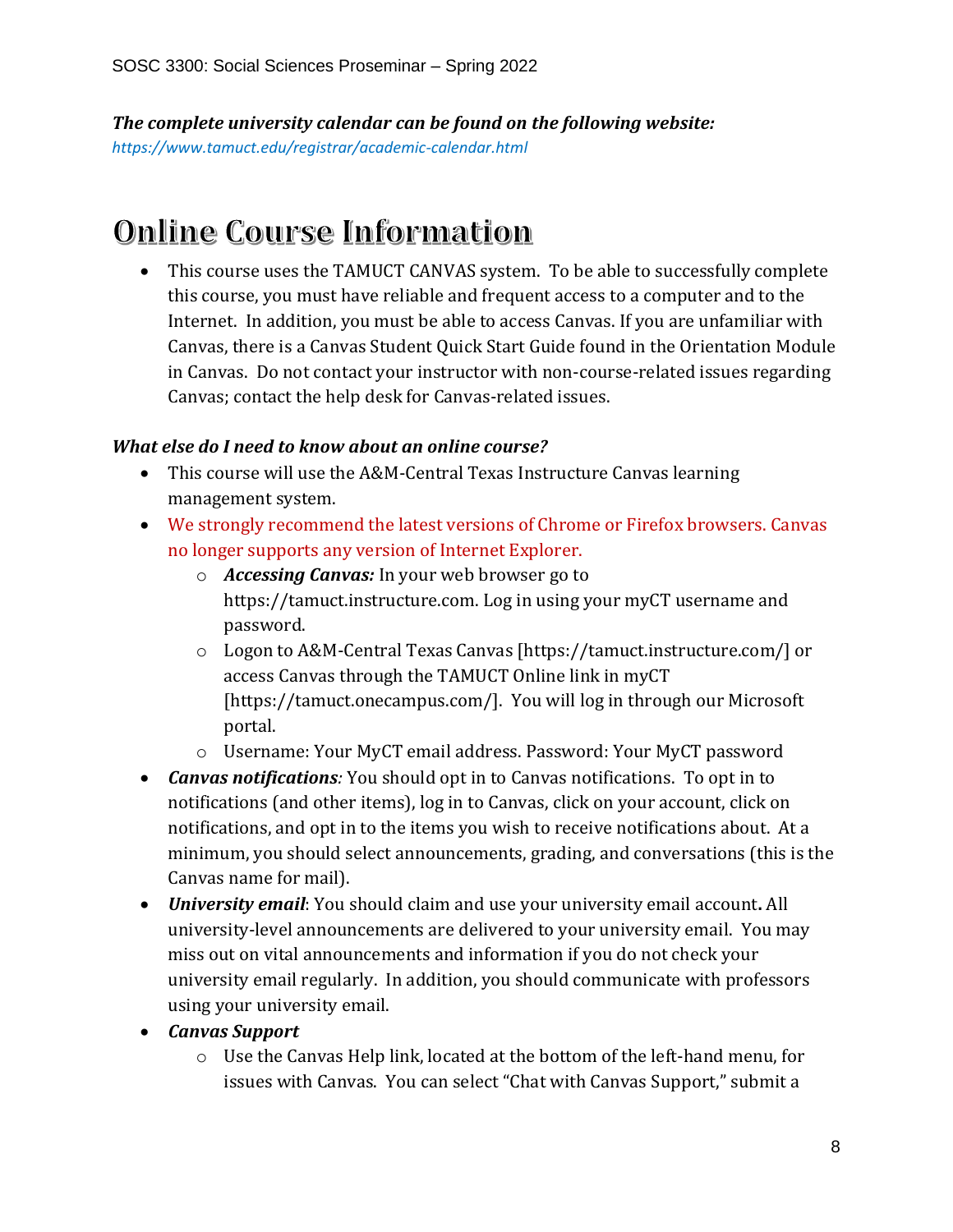support request through "Report a Problem," or call the Canvas support line: 1-844-757-0953.

- For issues related to course content and requirements, contact your instructor.
- *Online Proctored Testing* 
	- o A&M-Central Texas uses Proctorio for online identity verification and proctored testing. This service is provided at no direct cost to students. If the course requires identity verification or proctored testing, the technology requirements are: Any computer meeting the minimum computing requirements, plus web camera, speaker, and microphone (or headset). Proctorio also requires the Chrome web browser with their custom plug in.
- *Other Technology Support*
	- o For log-in problems, students should contact Help Desk Central
	- o 24 hours a day, 7 days a week
	- o Email: [helpdesk@tamu.edu](mailto:helpdesk@tamu.edu)
	- o Phone: (254) 519-5466
	- o [Web Chat:](http://hdc.tamu.edu/) [http://hdc.tamu.edu]
	- o *Please let the support technician know you are an A&M-Central Texas student.*
- For issues related to course content and requirements, contact your instructor.

# University Resources, Procedures, and Guidelines

# *Emergency Warning System for Texas A&M University-Central Texas*

**SAFEZONE.** SafeZone provides a public safety application that gives you the ability to call for help with the push of a button. It also provides Texas A&M University-Central Texas the ability to communicate emergency information quickly via push notifications, email, and text messages. All students automatically receive email and text messages via their myCT accounts.

Downloading SafeZone allows access to push notifications and enables you to connect directly for help through the app.

You can download SafeZone from the app store and use your myCT credentials to log in. If you would like more information, you can visit the **[SafeZone](http://www.safezoneapp.com/)** website [www.safezoneapp.com].

To register SafeZone on your phone, please follow these 3 easy steps*:*

- 1. Download the SafeZone App from your phone store using the link below:
	- o [iPhone/iPad:](https://apps.apple.com/app/safezone/id533054756) [https://apps.apple.com/app/safezone/id533054756]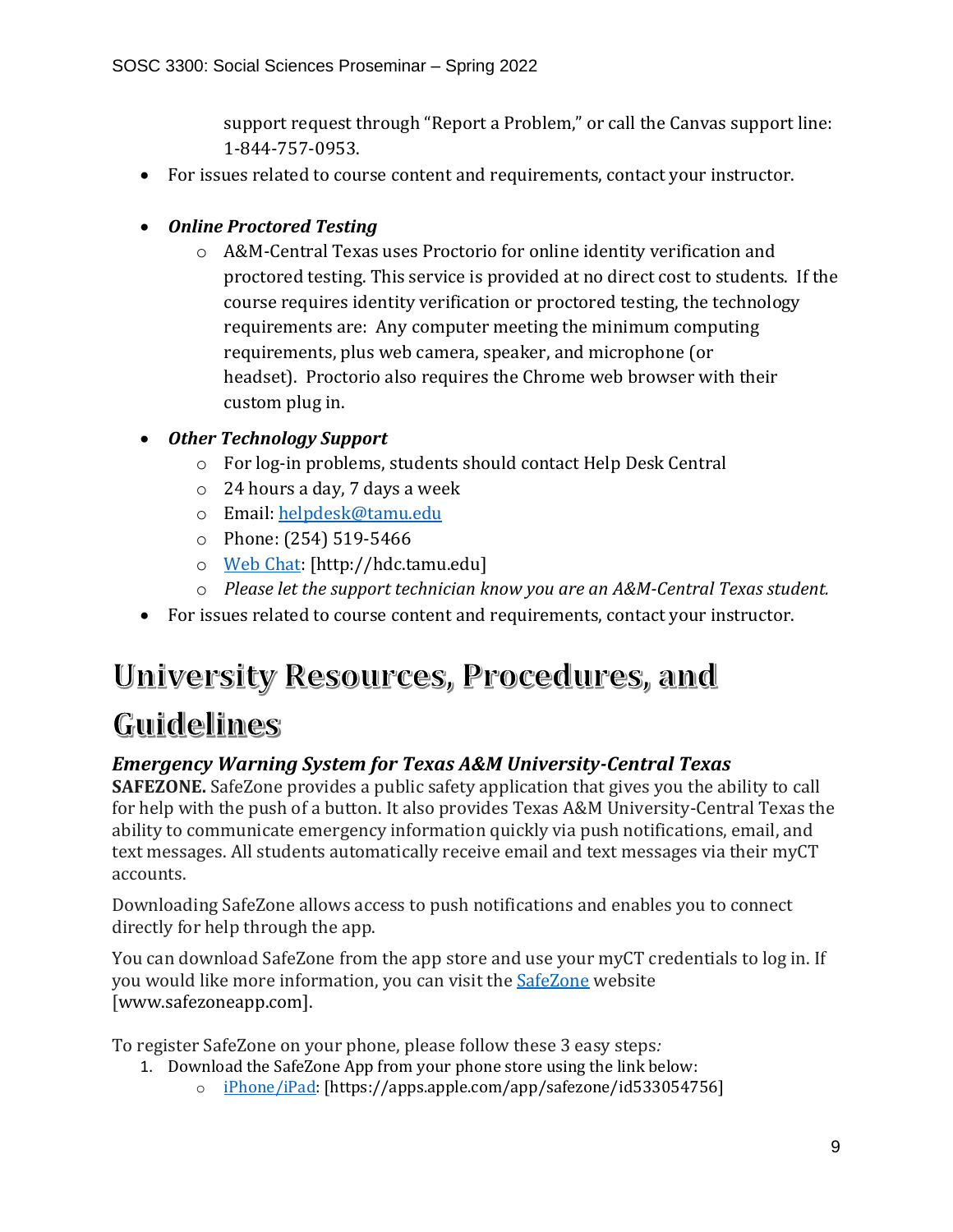- o [Android Phone / Tablet](https://play.google.com/store/apps/details?id=com.criticalarc.safezoneapp)
- [https://play.google.com/store/apps/details?id=com.criticalarc.safezoneapp]
- 2. Launch the app and enter your myCT email address (e.g. {name}@tamuct.edu)
- 3. Complete your profile and accept the terms of service

#### *Drop Policy*

If you discover that you need to drop this class, you must complete the [Drop Request](https://dynamicforms.ngwebsolutions.com/casAuthentication.ashx?InstID=eaed95b9-f2be-45f3-a37d-46928168bc10&targetUrl=https%3A%2F%2Fdynamicforms.ngwebsolutions.com%2FSubmit%2FForm%2FStart%2F53b8369e-0502-4f36-be43-f02a4202f612) Dynamic Form through Warrior Web.

[https://dynamicforms.ngwebsolutions.com/casAuthentication.ashx?InstID=eaed95b9 f2be-45f3-a37d-

46928168bc10&targetUrl=https%3A%2F%2Fdynamicforms.ngwebsolutions.com%2FSub mit%2FForm%2FStart%2F53b8369e-0502-4f36-be43-f02a4202f612].

Faculty cannot drop students; this is always the responsibility of the student. The Registrar's Office will provide a deadline on the Academic Calendar for which the form must be completed. Once you submit the completed form to the Registrar's Office, you must go into Warrior Web and confirm that you are no longer enrolled. If you still show as enrolled, FOLLOW-UP with the Registrar's Office immediately. You are to attend class until the procedure is complete to avoid penalty for absence. Should you miss the drop deadline or fail to follow the procedure, you will receive an F in the course, which may affect your financial aid and/or VA educational benefits.

#### *Academic Integrity*

Texas A&M University-Central Texas values the integrity of the academic enterprise and strives for the highest standards of academic conduct. A&M-Central Texas expects its students, faculty, and staff to support the adherence to high standards of personal and scholarly conduct to preserve the honor and integrity of the creative community. Any deviation by students from this expectation may result in a failing grade for the assignment and potentially a failing grade for the course. All academic misconduct concerns will be referred to the Office of Student Conduct. When in doubt on collaboration, citation, or any issue, please contact your instructor before taking a course of action.

For more [information](https://nam04.safelinks.protection.outlook.com/?url=https%3A%2F%2Fwww.tamuct.edu%2Fstudent-affairs%2Fstudent-conduct.html&data=04%7C01%7Clisa.bunkowski%40tamuct.edu%7Ccfb6e486f24745f53e1a08d910055cb2%7C9eed4e3000f744849ff193ad8005acec%7C0%7C0%7C637558437485252160%7CUnknown%7CTWFpbGZsb3d8eyJWIjoiMC4wLjAwMDAiLCJQIjoiV2luMzIiLCJBTiI6Ik1haWwiLCJXVCI6Mn0%3D%7C1000&sdata=yjftDEVHvLX%2FhM%2FcFU0B99krV1RgEWR%2BJ%2BhvtoR6TYk%3D&reserved=0) regarding the Student Conduct process, [https://www.tamuct.edu/student-affairs/student-conduct.html].

If you know of potential honor violations by other students, you may [submit](https://nam04.safelinks.protection.outlook.com/?url=https%3A%2F%2Fcm.maxient.com%2Freportingform.php%3FTAMUCentralTexas%26layout_id%3D0&data=04%7C01%7Clisa.bunkowski%40tamuct.edu%7Ccfb6e486f24745f53e1a08d910055cb2%7C9eed4e3000f744849ff193ad8005acec%7C0%7C0%7C637558437485262157%7CUnknown%7CTWFpbGZsb3d8eyJWIjoiMC4wLjAwMDAiLCJQIjoiV2luMzIiLCJBTiI6Ik1haWwiLCJXVCI6Mn0%3D%7C1000&sdata=CXGkOa6uPDPX1IMZ87z3aZDq2n91xfHKu4MMS43Ejjk%3D&reserved=0) a report, [https://cm.maxient.com/reportingform.php?TAMUCentralTexas&layout\_id=0].

#### *Academic Accommodations*

At Texas A&M University-Central Texas, we value an inclusive learning environment where every student has an equal chance to succeed and has the right to a barrier-free education. The Warrior Center for Student Success, Equity and Inclusion is responsible for ensuring that students with a disability receive equal access to the university's programs, services and activities. If you believe you have a disability requiring reasonable accommodations, please contact the Office of Access and Inclusion, WH-212; or call (254) 501-5836. Any information you provide is private and confidential and will be treated as such.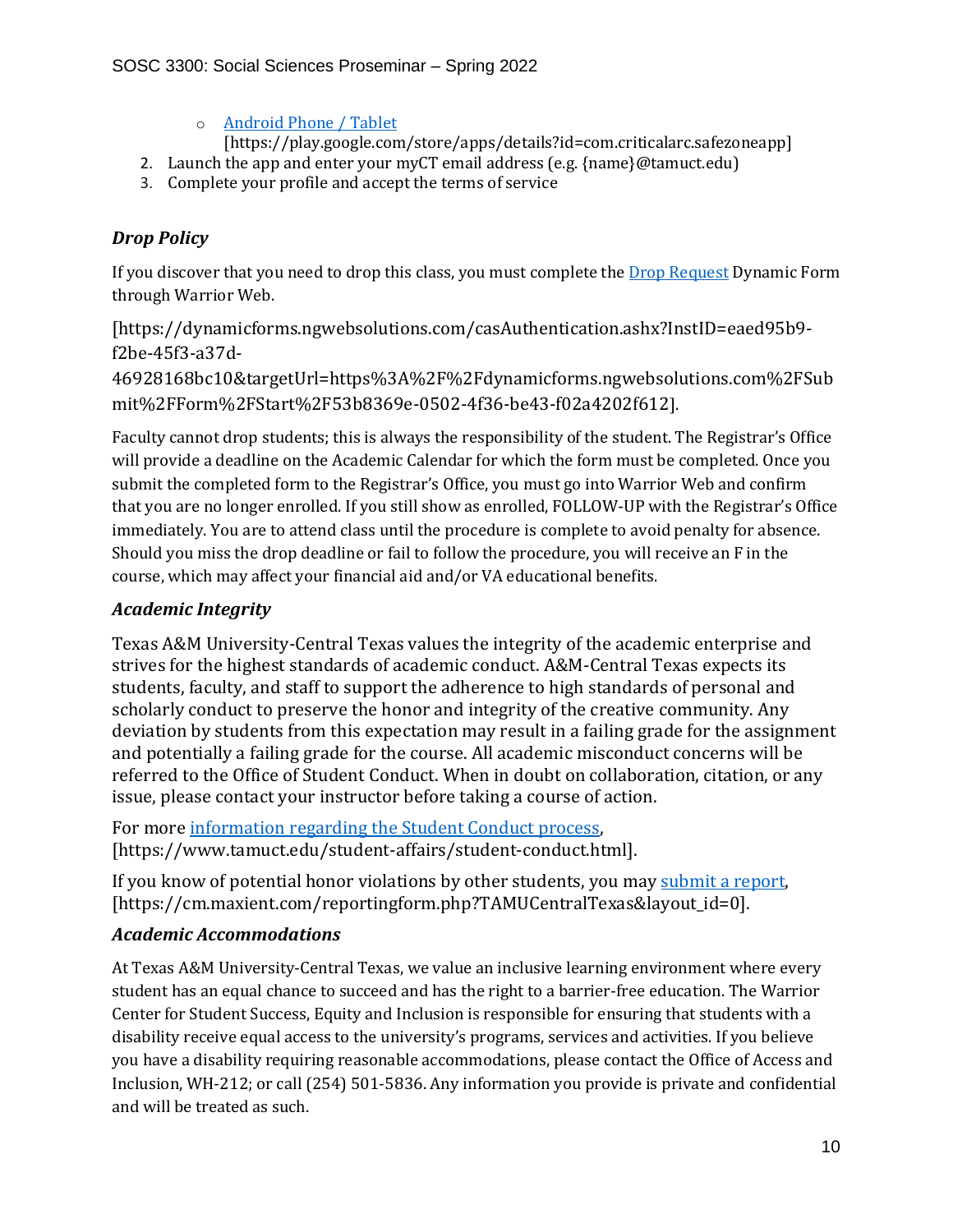For more information, please visit ou[r Access & Inclusion](https://tamuct.instructure.com/courses/717) Canvas page (log-in required) [https://tamuct.instructure.com/courses/717]

#### *Important information for Pregnant and/or Parenting Students*

Texas A&M University-Central Texas supports students who are pregnant and/or parenting. In accordance with requirements of Title IX and related guidance from US Department of Education's Office of Civil Rights, the Dean of Student Affairs' Office can assist students who are pregnant and/or parenting in seeking accommodations related to pregnancy and/or parenting. Students should seek out assistance as early in the pregnancy as possible. For more information, please visit [Student Affairs](https://www.tamuct.edu/student-affairs/pregnant-and-parenting-students.html) [https://www.tamuct.edu/student-affairs/pregnant-and-parenting-students.html]. Students may also contact the institution's Title IX Coordinator. If you would like to read more about these [requirements and guidelines](http://www2.ed.gov/about/offices/list/ocr/docs/pregnancy.pdf) online, please visit the website [http://www2.ed.gov/about/offices/list/ocr/docs/pregnancy.pdf].

Title IX of the Education Amendments Act of 1972 prohibits discrimination on the basis of sex and gender–including pregnancy, parenting, and all related conditions. A&M-Central Texas is able to provide flexible and individualized reasonable accommodation to pregnant and parenting students. All pregnant and parenting students should contact the Associate Dean in the Division of Student Affairs at (254) 501-5909 to seek out assistance. Students may also contact the University's Title IX Coordinator.

#### *Tutoring*

Tutoring is available to all A&M-Central Texas students, both virtually and in-person. Student success coaching is available online upon request.

If you have a question, are interested in becoming a tutor, or in need of success coaching contact the Warrior Center for Student Success, Equity and Inclusion at (254) 501-5836, visit the Warrior Center at 212 Warrior Hall, or by emailing [WarriorCenter@tamuct.edu.](mailto:WarriorCenter@tamuct.edu)

To schedule tutoring sessions and view tutor availability, please visit Tutor [Matching](https://tutormatchingservice.com/TAMUCT) [Services](https://tutormatchingservice.com/TAMUCT) [https://tutormatchingservice.com/TAMUCT] or visit the Tutoring Center in 111 Warrior Hall.

Chat live with a remote tutor 24/7 for almost any subject from on your computer! Tutor.com is an online tutoring platform that enables A&M-Central Texas students to log in and receive online tutoring support at no additional cost. This tool provides tutoring in over 40 subject areas except writing support. Access Tutor.com through Canvas.

#### *University Writing Center*

University Writing Center: Located in Warrior Hall 416, the University Writing Center (UWC) at Texas A&M University–Central Texas (A&M–Central Texas) is a free service open to all A&M– Central Texas students. For the Spring 2022 semester, the hours of operation are from 10:00 a.m.- 5:00 p.m. Monday thru Thursday in Warrior Hall 416 (with online tutoring available every hour as well) with satellite hours available online only Monday thru Thursday from 6:00-9:00 p.m. and Saturday 12:00-3:00 p.m.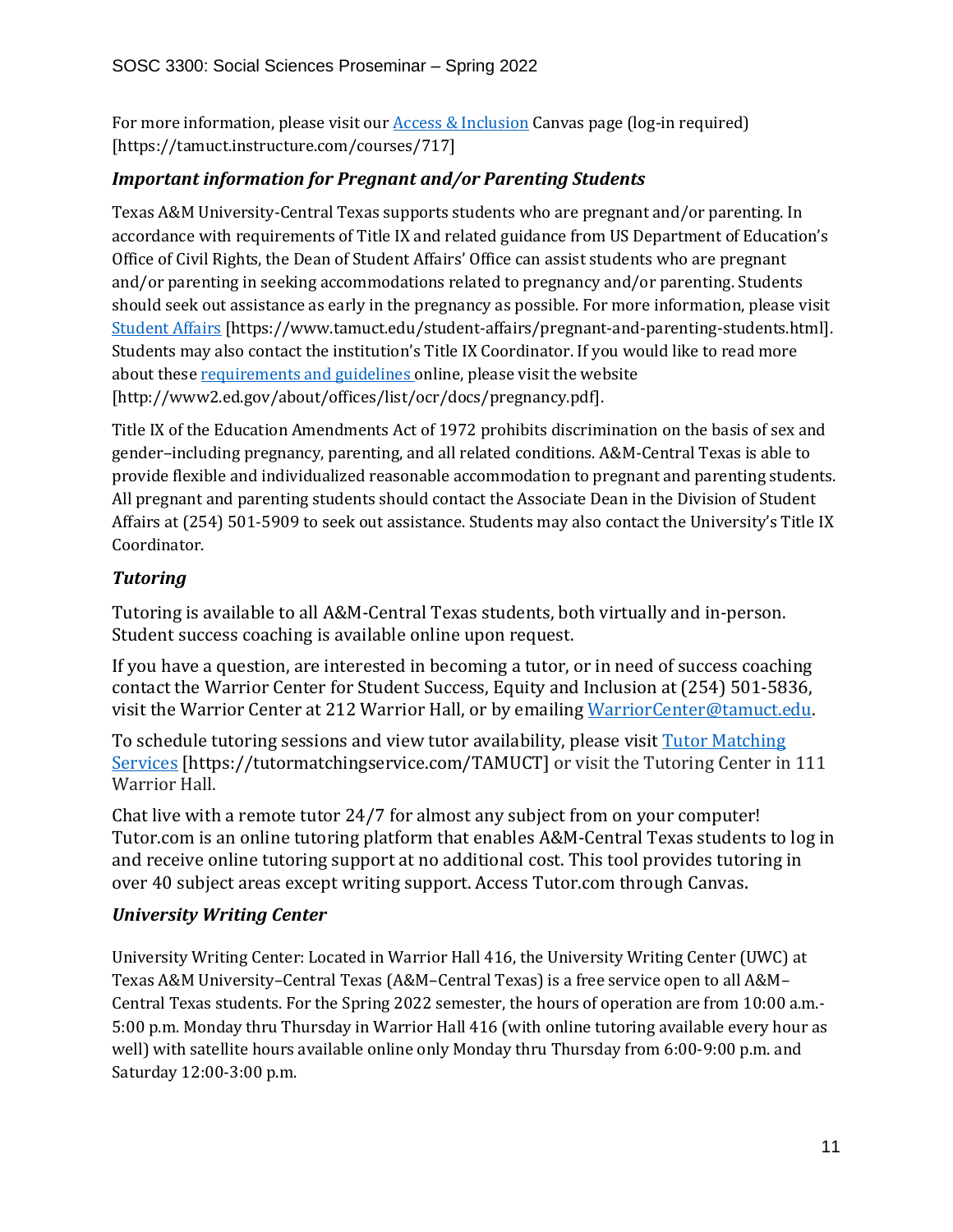Tutors are prepared to help writers of all levels and abilities at any stage of the writing process. While tutors will not write, edit, or grade papers, they will assist students in developing more effective composing practices. By providing a practice audience for students' ideas and writing, our tutors highlight the ways in which they read and interpret students' texts, offering guidance and support throughout the various stages of the writing process. In addition, students may work independently in the UWC by checking out a laptop that runs the Microsoft Office suite and connects to WIFI, or by consulting our resources on writing, including all of the relevant style guides. Whether you need help brainstorming ideas, organizing an essay, proofreading, understanding proper citation practices, or just want a quiet place to work, the UWC is here to help!

Students may arrange a one-to-one session with a trained and experienced writing tutor by making an appointment vi[a WCOnline](https://tamuct.mywconline.com/) [https://tamuct.mywconline.com/]. In addition, you can email Dr. Bruce Bowles Jr. at bruce.bowles@tamuct.edu if you have any questions about the UWC, need any assistance with scheduling, or would like to schedule a recurring appointment with your favorite tutor by making an appointment via [WCOnline](https://tamuct.mywconline.com/) [https://tamuct.mywconline.com/]. In addition, you can email Dr. Bruce Bowles Jr. at bruce.bowles@tamuct.edu if you have any questions about the UWC, need any assistance with scheduling, or would like to schedule a recurring appointment with your favorite tutor.

## *University Library*

The University Library provides many services in support of research across campus and at a distance. We offer over 200 electronic databases containing approximately 400,000 eBooks and 82,000 journals, in addition to the 96,000 items in our print collection, which can be mailed to students who live more than 50 miles from campus. Research guides for each subject taught at A&M-Central Texas are available through our website to help students navigate these resources. On campus, the library offers technology including cameras, laptops, microphones, webcams, and digital sound recorders.

Research assistance from a librarian is also available 24 hours a day through our online chat service, and at the reference desk when the library is open. Research sessions can be scheduled for more comprehensive assistance, and may take place virtually through WebEx, Microsoft Teams or in-person at the library. Schedule an [appointment](https://nam04.safelinks.protection.outlook.com/?url=https%3A%2F%2Ftamuct.libcal.com%2Fappointments%2F%3Fg%3D6956&data=04%7C01%7Clisa.bunkowski%40tamuct.edu%7Cde2c07d9f5804f09518008d9ab7ba6ff%7C9eed4e3000f744849ff193ad8005acec%7C0%7C0%7C637729369835011558%7CUnknown%7CTWFpbGZsb3d8eyJWIjoiMC4wLjAwMDAiLCJQIjoiV2luMzIiLCJBTiI6Ik1haWwiLCJXVCI6Mn0%3D%7C3000&sdata=KhtjgRSAw9aq%2FoBsB6wyu8b7PSuGN5EGPypzr3Ty2No%3D&reserved=0) [here](https://nam04.safelinks.protection.outlook.com/?url=https%3A%2F%2Ftamuct.libcal.com%2Fappointments%2F%3Fg%3D6956&data=04%7C01%7Clisa.bunkowski%40tamuct.edu%7Cde2c07d9f5804f09518008d9ab7ba6ff%7C9eed4e3000f744849ff193ad8005acec%7C0%7C0%7C637729369835011558%7CUnknown%7CTWFpbGZsb3d8eyJWIjoiMC4wLjAwMDAiLCJQIjoiV2luMzIiLCJBTiI6Ik1haWwiLCJXVCI6Mn0%3D%7C3000&sdata=KhtjgRSAw9aq%2FoBsB6wyu8b7PSuGN5EGPypzr3Ty2No%3D&reserved=0) [https://tamuct.libcal.com/appointments/?g=6956]. Assistance may cover many topics, including how to find articles in peer-reviewed journals, how to cite resources, and how to piece together research for written assignments.

Our 27,000-square-foot facility on the A&M-Central Texas main campus includes student lounges, private study rooms, group work spaces, computer labs, family areas suitable for all ages, and many other features. Services such as interlibrary loan, TexShare, binding, and laminating are available. The library frequently offers workshops, tours, readings, and other events. For more information, please visit our **Library [website](https://nam04.safelinks.protection.outlook.com/?url=https%3A%2F%2Ftamuct.libguides.com%2Findex&data=04%7C01%7Clisa.bunkowski%40tamuct.edu%7C7d8489e8839a4915335f08d916f067f2%7C9eed4e3000f744849ff193ad8005acec%7C0%7C0%7C637566044056484222%7CUnknown%7CTWFpbGZsb3d8eyJWIjoiMC4wLjAwMDAiLCJQIjoiV2luMzIiLCJBTiI6Ik1haWwiLCJXVCI6Mn0%3D%7C1000&sdata=2R755V6rcIyedGrd4Os5rkgn1PvhHKU3kUV1vBKiHFo%3D&reserved=0)** [http://tamuct.libguides.com/index].